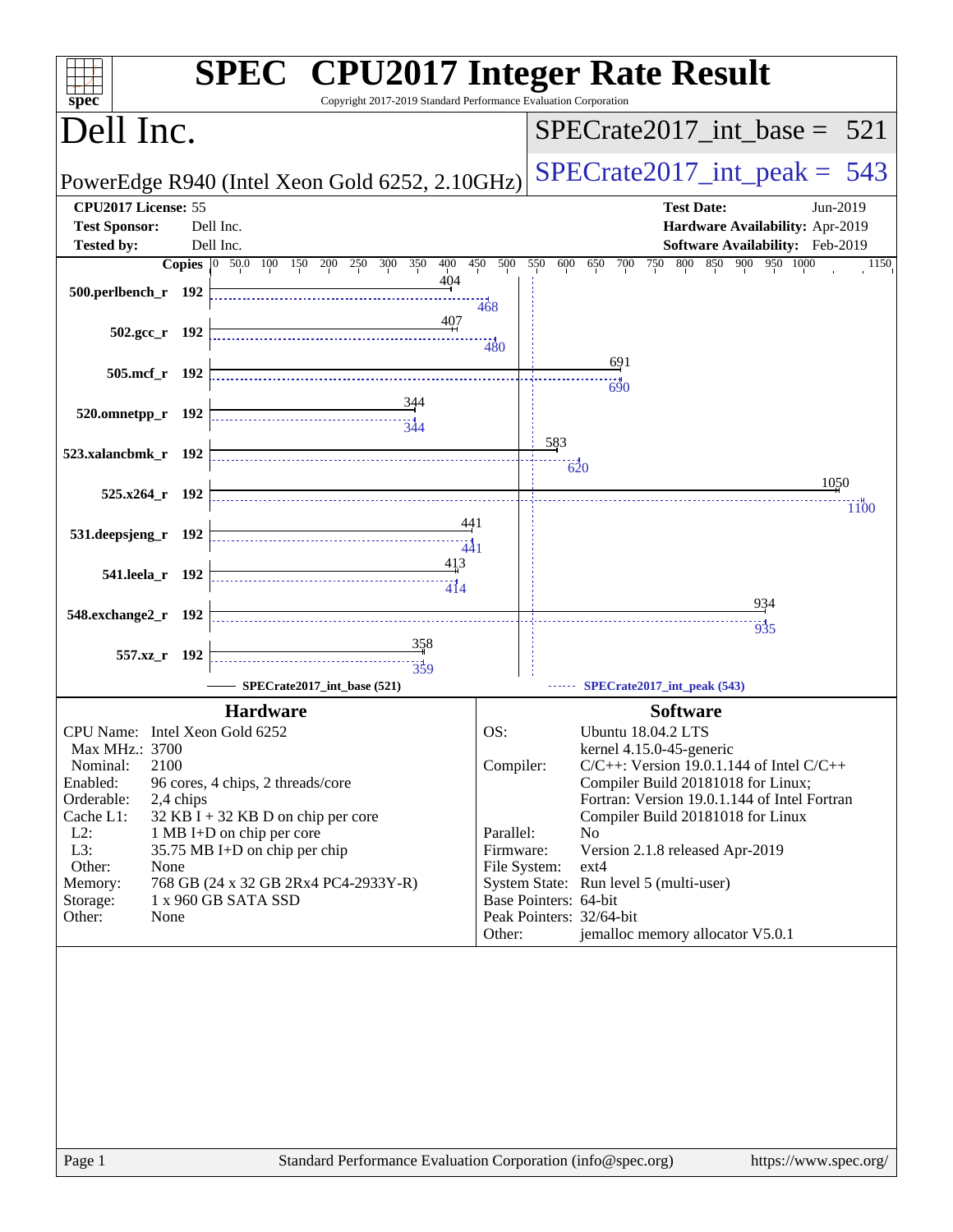| $Spec^*$                   | <b>SPEC CPU2017 Integer Rate Result</b><br>Copyright 2017-2019 Standard Performance Evaluation Corporation |                                        |          |
|----------------------------|------------------------------------------------------------------------------------------------------------|----------------------------------------|----------|
| Dell Inc.                  |                                                                                                            | $SPECrate2017\_int\_base = 521$        |          |
|                            | PowerEdge R940 (Intel Xeon Gold 6252, 2.10GHz)                                                             | $ SPECrate2017_int\_peak = 543$        |          |
| <b>CPU2017 License: 55</b> |                                                                                                            | <b>Test Date:</b>                      | Jun-2019 |
| <b>Test Sponsor:</b>       | Dell Inc.                                                                                                  | Hardware Availability: Apr-2019        |          |
| <b>Tested by:</b>          | Dell Inc.                                                                                                  | <b>Software Availability:</b> Feb-2019 |          |

### **[Results Table](http://www.spec.org/auto/cpu2017/Docs/result-fields.html#ResultsTable)**

|                               | <b>Base</b>   |                |       |                |       | <b>Peak</b>    |              |               |                |              |                |              |                |              |
|-------------------------------|---------------|----------------|-------|----------------|-------|----------------|--------------|---------------|----------------|--------------|----------------|--------------|----------------|--------------|
| <b>Benchmark</b>              | <b>Copies</b> | <b>Seconds</b> | Ratio | <b>Seconds</b> | Ratio | <b>Seconds</b> | <b>Ratio</b> | <b>Copies</b> | <b>Seconds</b> | <b>Ratio</b> | <b>Seconds</b> | <b>Ratio</b> | <b>Seconds</b> | <b>Ratio</b> |
| $500.$ perlbench_r            | 192           | 756            | 404   | 752            | 407   |                |              | 192           | 653            | 468          | 653            | 468          |                |              |
| $502.\text{gcc}$ <sub>r</sub> | 192           | 654            | 416   | 668            | 407   |                |              | 192           | 567            | 480          | 565            | 481          |                |              |
| $505$ .mcf r                  | 192           | 449            | 692   | 449            | 691   |                |              | 192           | 448            | 692          | 450            | 690          |                |              |
| 520.omnetpp_r                 | 192           | 730            | 345   | 732            | 344   |                |              | 192           | 732            | 344          | 730            | 345          |                |              |
| 523.xalancbmk r               | 192           | 348            | 583   | 347            | 585   |                |              | 192           | 327            | 620          | 326            | 622          |                |              |
| 525.x264 r                    | 192           | 317            | 1060  | 319            | 1050  |                |              | 192           | 305            | 1100         | 306            | 1100         |                |              |
| 531.deepsjeng_r               | 192           | 499            | 441   | 499            | 441   |                |              | 192           | 498            | 441          | 498            | 442          |                |              |
| 541.leela r                   | 192           | 761            | 418   | 770            | 413   |                |              | 192           | 768            | 414          | 765            | 416          |                |              |
| 548.exchange2_r               | 192           | 538            | 935   | 538            | 934   |                |              | 192           | 538            | 935          | 538            | 936          |                |              |
| 557.xz r                      | 192           | 576            | 360   | 579            | 358   |                |              | 192           | 578            | 359          | 578            | <u>359</u>   |                |              |
| $SPECrate2017$ int base =     |               |                | 521   |                |       |                |              |               |                |              |                |              |                |              |
| $SPECrate2017$ _int_peak =    |               |                | 543   |                |       |                |              |               |                |              |                |              |                |              |

Results appear in the [order in which they were run](http://www.spec.org/auto/cpu2017/Docs/result-fields.html#RunOrder). Bold underlined text [indicates a median measurement](http://www.spec.org/auto/cpu2017/Docs/result-fields.html#Median).

### **[Submit Notes](http://www.spec.org/auto/cpu2017/Docs/result-fields.html#SubmitNotes)**

 The numactl mechanism was used to bind copies to processors. The config file option 'submit' was used to generate numactl commands to bind each copy to a specific processor. For details, please see the config file.

### **[Operating System Notes](http://www.spec.org/auto/cpu2017/Docs/result-fields.html#OperatingSystemNotes)**

Stack size set to unlimited using "ulimit -s unlimited"

### **[General Notes](http://www.spec.org/auto/cpu2017/Docs/result-fields.html#GeneralNotes)**

Environment variables set by runcpu before the start of the run: LD\_LIBRARY\_PATH = "/home/cpu2017/lib/ia32:/home/cpu2017/lib/intel64:/home/cpu2017/je5.0.1-32:/home/cpu2017/je5.0.1-64" Binaries compiled on a system with 1x Intel Core i9-7900X CPU + 32GB RAM memory using Redhat Enterprise Linux 7.5 NA: The test sponsor attests, as of date of publication, that CVE-2017-5754 (Meltdown) is mitigated in the system as tested and documented. Yes: The test sponsor attests, as of date of publication, that CVE-2017-5753 (Spectre variant 1) is mitigated in the system as tested and documented. Yes: The test sponsor attests, as of date of publication, that CVE-2017-5715 (Spectre variant 2) is mitigated in the system as tested and documented. Transparent Huge Pages enabled by default Prior to runcpu invocation Filesystem page cache synced and cleared with: sync; echo 3> /proc/sys/vm/drop\_caches runcpu command invoked through numactl i.e.: numactl --interleave=all runcpu <etc>

**(Continued on next page)**

| Page 2<br>Standard Performance Evaluation Corporation (info@spec.org) | https://www.spec.org/ |
|-----------------------------------------------------------------------|-----------------------|
|-----------------------------------------------------------------------|-----------------------|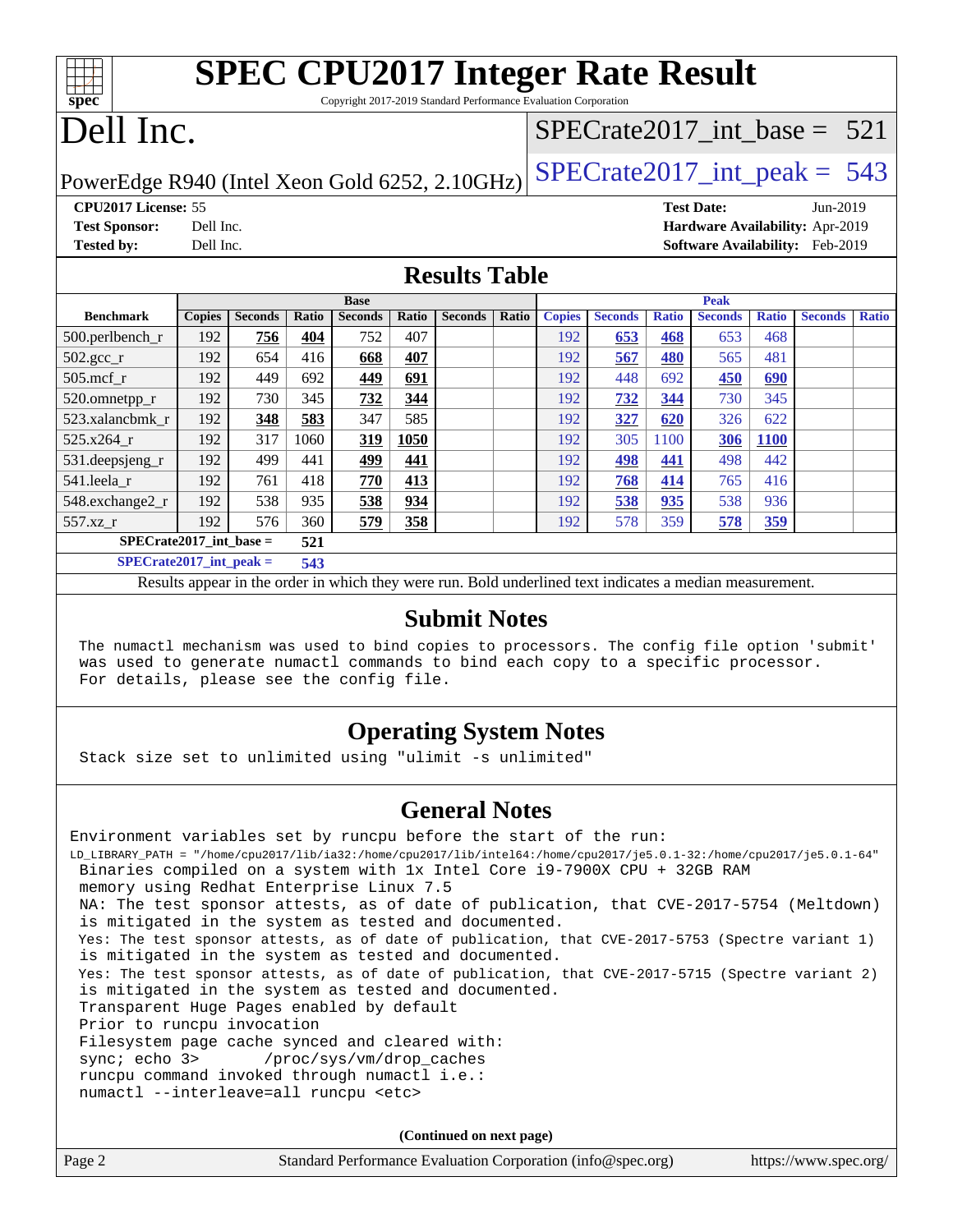| <b>SPEC CPU2017 Integer Rate Result</b><br>Copyright 2017-2019 Standard Performance Evaluation Corporation<br>$spec^*$                                                                                                                                                                                                                                                                                                                                                                                                                                                                                                                                                                                                                                                                                                                                                                                                                                                                                                                                                                                                                                                          |                                 |
|---------------------------------------------------------------------------------------------------------------------------------------------------------------------------------------------------------------------------------------------------------------------------------------------------------------------------------------------------------------------------------------------------------------------------------------------------------------------------------------------------------------------------------------------------------------------------------------------------------------------------------------------------------------------------------------------------------------------------------------------------------------------------------------------------------------------------------------------------------------------------------------------------------------------------------------------------------------------------------------------------------------------------------------------------------------------------------------------------------------------------------------------------------------------------------|---------------------------------|
| Dell Inc.                                                                                                                                                                                                                                                                                                                                                                                                                                                                                                                                                                                                                                                                                                                                                                                                                                                                                                                                                                                                                                                                                                                                                                       | $SPECrate2017\_int\_base = 521$ |
| PowerEdge R940 (Intel Xeon Gold 6252, 2.10GHz)                                                                                                                                                                                                                                                                                                                                                                                                                                                                                                                                                                                                                                                                                                                                                                                                                                                                                                                                                                                                                                                                                                                                  | $SPECTate2017\_int\_peak = 543$ |
| CPU2017 License: 55                                                                                                                                                                                                                                                                                                                                                                                                                                                                                                                                                                                                                                                                                                                                                                                                                                                                                                                                                                                                                                                                                                                                                             | <b>Test Date:</b><br>Jun-2019   |
| <b>Test Sponsor:</b><br>Dell Inc.                                                                                                                                                                                                                                                                                                                                                                                                                                                                                                                                                                                                                                                                                                                                                                                                                                                                                                                                                                                                                                                                                                                                               | Hardware Availability: Apr-2019 |
| <b>Tested by:</b><br>Dell Inc.                                                                                                                                                                                                                                                                                                                                                                                                                                                                                                                                                                                                                                                                                                                                                                                                                                                                                                                                                                                                                                                                                                                                                  | Software Availability: Feb-2019 |
| <b>General Notes (Continued)</b>                                                                                                                                                                                                                                                                                                                                                                                                                                                                                                                                                                                                                                                                                                                                                                                                                                                                                                                                                                                                                                                                                                                                                |                                 |
| jemalloc, a general purpose malloc implementation<br>built with the RedHat Enterprise 7.5, and the system compiler gcc 4.8.5<br>sources available from jemalloc.net or https://github.com/jemalloc/jemalloc/releases                                                                                                                                                                                                                                                                                                                                                                                                                                                                                                                                                                                                                                                                                                                                                                                                                                                                                                                                                            |                                 |
| <b>Platform Notes</b>                                                                                                                                                                                                                                                                                                                                                                                                                                                                                                                                                                                                                                                                                                                                                                                                                                                                                                                                                                                                                                                                                                                                                           |                                 |
| BIOS settings<br>ADDDC setting disabled<br>Sub NUMA Cluster enabled<br>Virtualization Technology disabled<br>DCU Streamer Prefetcher disabled<br>System Profile set to Custom<br>CPU Performance set to Maximum Performance<br>C States set to Autonomous<br>C1E disabled<br>Uncore Frequency set to Dynamic<br>Energy Efficiency Policy set to Performance<br>Memory Patrol Scrub disabled<br>Logical Processor enabled<br>CPU Interconnect Bus Link Power Management disabled<br>PCI ASPM L1 Link Power Management disabled<br>Sysinfo program /home/cpu2017/bin/sysinfo<br>Rev: r5974 of 2018-05-19 9bcde8f2999c33d61f64985e45859ea9<br>running on intel-sut Thu Jun 13 15:51:13 2019<br>SUT (System Under Test) info as seen by some common utilities.<br>For more information on this section, see<br>https://www.spec.org/cpu2017/Docs/config.html#sysinfo<br>From /proc/cpuinfo<br>model name: Intel(R) Xeon(R) Gold 6252 CPU @ 2.10GHz<br>4 "physical id"s (chips)<br>192 "processors"<br>cores, siblings (Caution: counting these is hw and system dependent. The following<br>excerpts from /proc/cpuinfo might not be reliable. Use with caution.)<br>cpu cores : 24 |                                 |
| siblings : 48<br>physical 0: cores 0 1 2 3 4 5 6 8 9 10 11 12 13 16 17 18 19 20 21 25 26 27 28 29<br>physical 1: cores 0 1 2 3 4 5 6 8 9 10 11 12 13 16 17 18 19 20 21 25 26 27 28 29<br>physical 2: cores 0 1 2 3 4 5 6 8 9 10 11 12 13 16 17 18 19 20 21 25 26 27 28 29<br>physical 3: cores 0 1 2 3 5 6 8 9 10 11 12 13 16 17 18 19 20 21 22 25 26 27 28 29                                                                                                                                                                                                                                                                                                                                                                                                                                                                                                                                                                                                                                                                                                                                                                                                                  |                                 |
| From lscpu:<br>Architecture:<br>x86_64<br>$32$ -bit, $64$ -bit<br>$CPU$ op-mode( $s$ ):<br>Byte Order:<br>Little Endian                                                                                                                                                                                                                                                                                                                                                                                                                                                                                                                                                                                                                                                                                                                                                                                                                                                                                                                                                                                                                                                         |                                 |
| (Continued on next page)                                                                                                                                                                                                                                                                                                                                                                                                                                                                                                                                                                                                                                                                                                                                                                                                                                                                                                                                                                                                                                                                                                                                                        |                                 |
| Standard Performance Evaluation Corporation (info@spec.org)<br>Page 3                                                                                                                                                                                                                                                                                                                                                                                                                                                                                                                                                                                                                                                                                                                                                                                                                                                                                                                                                                                                                                                                                                           | https://www.spec.org/           |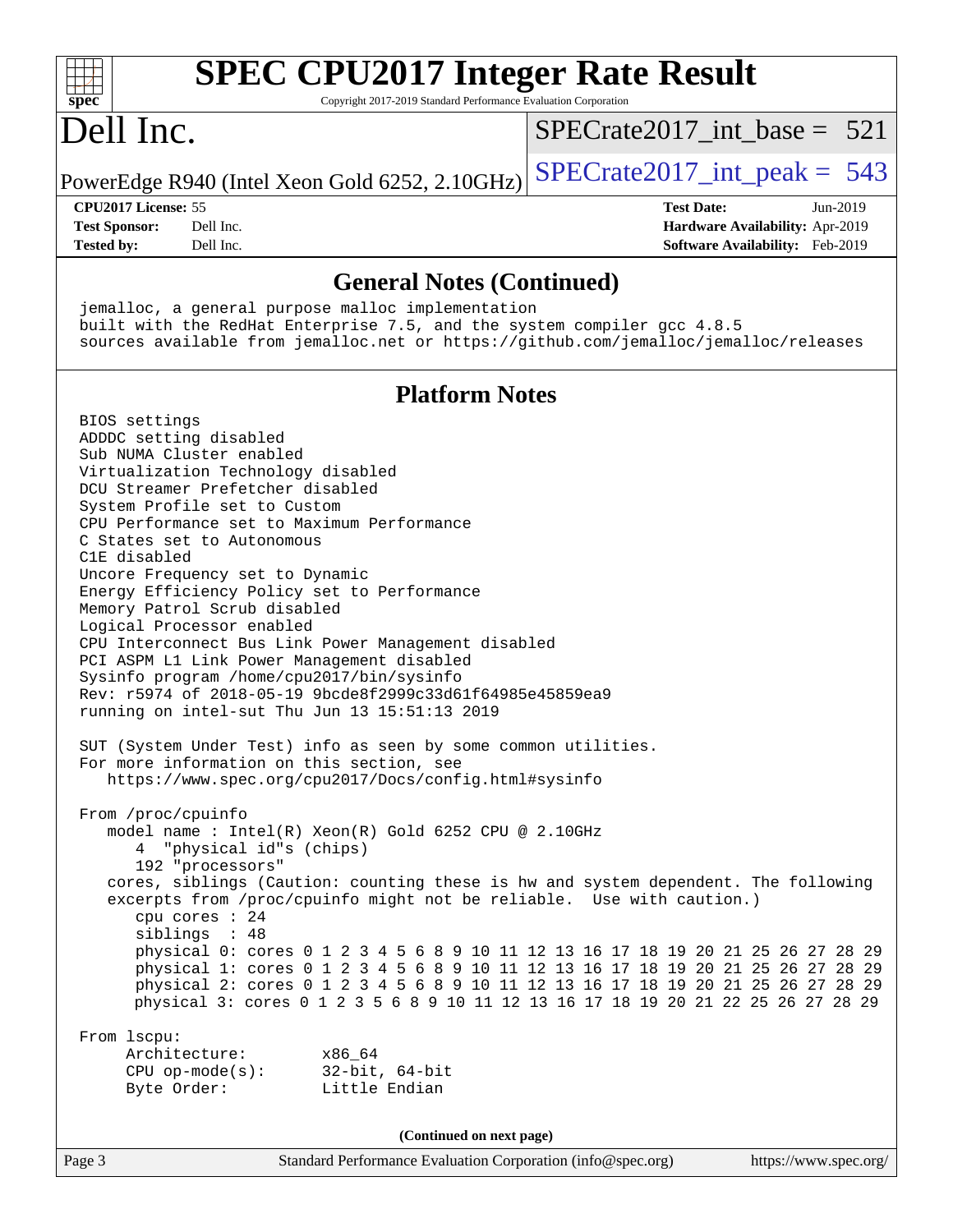| spec                 |                              | Copyright 2017-2019 Standard Performance Evaluation Corporation | <b>SPEC CPU2017 Integer Rate Result</b>                                                                                                                                  |
|----------------------|------------------------------|-----------------------------------------------------------------|--------------------------------------------------------------------------------------------------------------------------------------------------------------------------|
| Dell Inc.            |                              |                                                                 | $SPECrate2017\_int\_base = 521$                                                                                                                                          |
|                      |                              | PowerEdge R940 (Intel Xeon Gold 6252, 2.10GHz)                  | $SPECrate2017\_int\_peak = 543$                                                                                                                                          |
| CPU2017 License: 55  |                              |                                                                 | <b>Test Date:</b><br>Jun-2019                                                                                                                                            |
| <b>Test Sponsor:</b> | Dell Inc.                    |                                                                 | Hardware Availability: Apr-2019                                                                                                                                          |
| <b>Tested by:</b>    | Dell Inc.                    |                                                                 | Software Availability: Feb-2019                                                                                                                                          |
|                      |                              | <b>Platform Notes (Continued)</b>                               |                                                                                                                                                                          |
| CPU(s):              |                              | 192                                                             |                                                                                                                                                                          |
|                      | On-line CPU(s) list: $0-191$ |                                                                 |                                                                                                                                                                          |
|                      | Thread(s) per core:          | 2                                                               |                                                                                                                                                                          |
|                      | Core(s) per socket:          | 24                                                              |                                                                                                                                                                          |
| Socket(s):           | NUMA $node(s)$ :             | 4<br>8                                                          |                                                                                                                                                                          |
| Vendor ID:           |                              | GenuineIntel                                                    |                                                                                                                                                                          |
| CPU family:          |                              | 6                                                               |                                                                                                                                                                          |
| Model:               |                              | 85                                                              |                                                                                                                                                                          |
| Model name:          |                              | Intel(R) Xeon(R) Gold 6252 CPU @ 2.10GHz                        |                                                                                                                                                                          |
| Stepping:            |                              | 6                                                               |                                                                                                                                                                          |
| CPU MHz:             |                              | 1731.753                                                        |                                                                                                                                                                          |
| BogoMIPS:            | Virtualization:              | 4200.00<br>$VT - x$                                             |                                                                                                                                                                          |
| Lld cache:           |                              | 32K                                                             |                                                                                                                                                                          |
| Lli cache:           |                              | 32K                                                             |                                                                                                                                                                          |
| L2 cache:            |                              | 1024K                                                           |                                                                                                                                                                          |
| L3 cache:            |                              | 36608K                                                          |                                                                                                                                                                          |
|                      | NUMA node0 CPU(s):           |                                                                 |                                                                                                                                                                          |
|                      | NUMA nodel CPU(s):           |                                                                 | 0,8,16,24,32,40,48,56,64,72,80,88,96,104,112,120,128,136,144,152,160,168,176,184                                                                                         |
|                      |                              |                                                                 | 1, 9, 17, 25, 33, 41, 49, 57, 65, 73, 81, 89, 97, 105, 113, 121, 129, 137, 145, 153, 161, 169, 177, 185                                                                  |
|                      | NUMA node2 CPU(s):           |                                                                 |                                                                                                                                                                          |
|                      |                              |                                                                 | 2, 10, 18, 26, 34, 42, 50, 58, 66, 74, 82, 90, 98, 106, 114, 122, 130, 138, 146, 154, 162, 170, 178, 186                                                                 |
|                      | NUMA $node3$ $CPU(s)$ :      |                                                                 |                                                                                                                                                                          |
|                      |                              |                                                                 | 3, 11, 19, 23, 27, 35, 43, 51, 59, 67, 83, 91, 99, 107, 115, 119, 123, 131, 139, 147, 155, 163, 179, 187                                                                 |
|                      | NUMA node4 CPU(s):           |                                                                 | 4, 12, 20, 28, 36, 44, 52, 60, 68, 76, 84, 92, 100, 108, 116, 124, 132, 140, 148, 156, 164, 172, 180, 188                                                                |
|                      | NUMA $node5$ $CPU(s)$ :      |                                                                 |                                                                                                                                                                          |
|                      |                              |                                                                 | 5, 13, 21, 29, 37, 45, 53, 61, 69, 77, 85, 93, 101, 109, 117, 125, 133, 141, 149, 157, 165, 173, 181, 189                                                                |
|                      | NUMA $node6$ $CPU(s)$ :      |                                                                 |                                                                                                                                                                          |
|                      |                              |                                                                 | 6, 14, 22, 30, 38, 46, 54, 62, 70, 78, 86, 94, 102, 110, 118, 126, 134, 142, 150, 158, 166, 174, 182, 190                                                                |
|                      | NUMA node7 CPU(s):           |                                                                 |                                                                                                                                                                          |
|                      |                              |                                                                 |                                                                                                                                                                          |
| Flagg:               |                              |                                                                 | fpu vme de pse tsc msr pae mce cx8 apic sep mtrr pge mca cmov<br>pat pse36 clflush dts acpi mmx fxsr sse sse2 ss ht tm pbe syscall nx pdpelgb rdtscp                     |
|                      |                              |                                                                 | lm constant_tsc art arch_perfmon pebs bts rep_good nopl xtopology nonstop_tsc cpuid                                                                                      |
|                      |                              |                                                                 | aperfmperf pni pclmulqdq dtes64 monitor ds_cpl vmx smx est tm2 ssse3 sdbg fma cx16                                                                                       |
|                      |                              |                                                                 | xtpr pdcm pcid dca sse4_1 sse4_2 x2apic movbe popcnt aes xsave avx f16c rdrand                                                                                           |
|                      |                              |                                                                 | lahf_lm abm 3dnowprefetch cpuid_fault epb cat_13 cdp_13 invpcid_single ssbd mba ibrs                                                                                     |
|                      |                              |                                                                 | ibpb stibp ibrs_enhanced tpr_shadow vnmi flexpriority ept vpid fsgsbase tsc_adjust<br>bmil hle avx2 smep bmi2 erms invpcid rtm cqm mpx rdt_a avx512f avx512dq rdseed adx |

/proc/cpuinfo cache data

ospke avx512\_vnni flush\_l1d arch\_capabilities

**(Continued on next page)**

 smap clflushopt clwb intel\_pt avx512cd avx512bw avx512vl xsaveopt xsavec xgetbv1 xsaves cqm\_llc cqm\_occup\_llc cqm\_mbm\_total cqm\_mbm\_local dtherm ida arat pln pts pku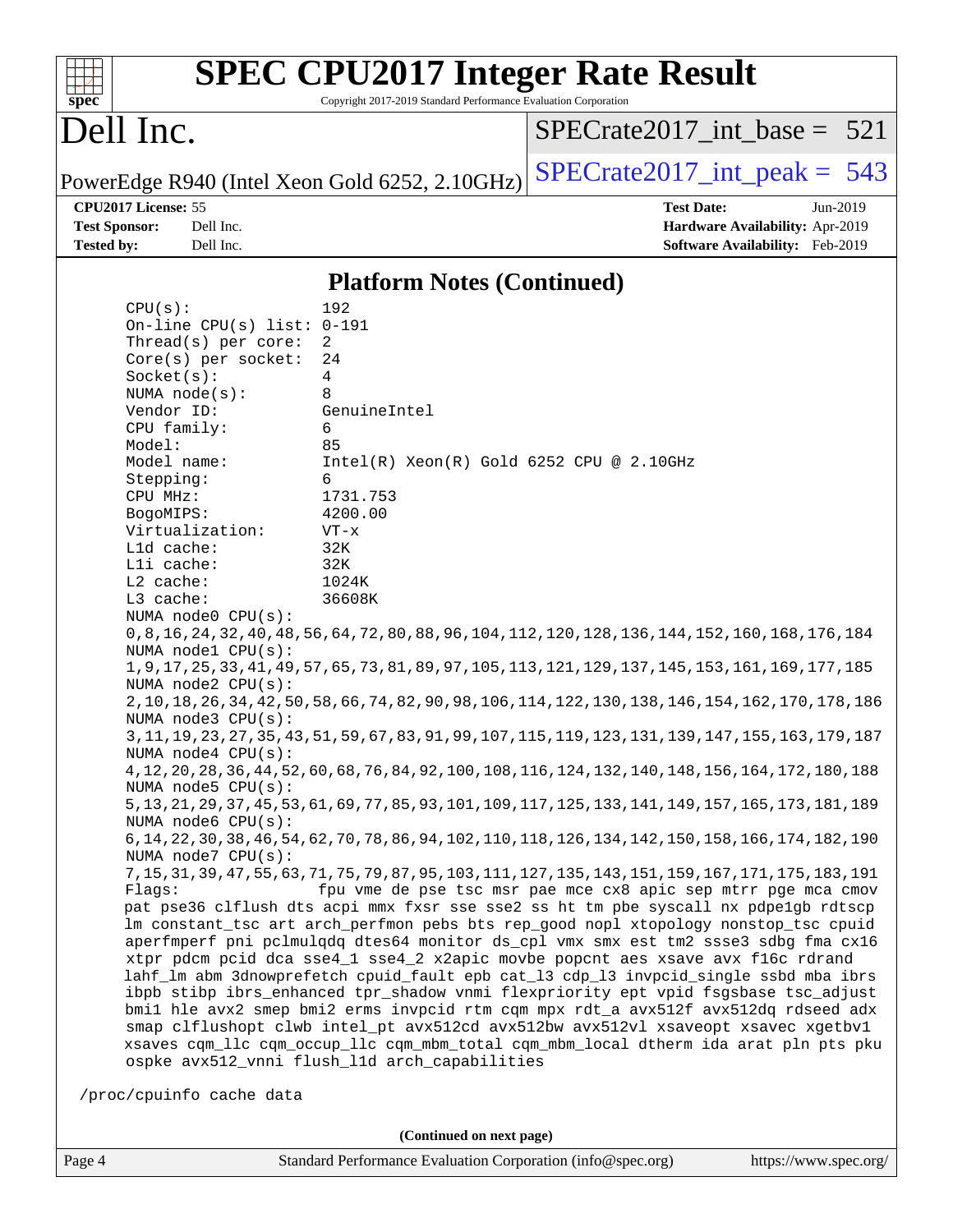| <b>SPEC CPU2017 Integer Rate Result</b><br>$spec*$<br>Copyright 2017-2019 Standard Performance Evaluation Corporation     |                                                                                                     |
|---------------------------------------------------------------------------------------------------------------------------|-----------------------------------------------------------------------------------------------------|
| Dell Inc.                                                                                                                 | $SPECrate2017$ int base = 521                                                                       |
| PowerEdge R940 (Intel Xeon Gold 6252, 2.10GHz)                                                                            | $SPECTate2017\_int\_peak = 543$                                                                     |
| CPU2017 License: 55<br><b>Test Sponsor:</b><br>Dell Inc.<br>Tested by:<br>Dell Inc.                                       | <b>Test Date:</b><br>Jun-2019<br>Hardware Availability: Apr-2019<br>Software Availability: Feb-2019 |
| <b>Platform Notes (Continued)</b>                                                                                         |                                                                                                     |
| cache size : 36608 KB                                                                                                     |                                                                                                     |
| From numactl --hardware WARNING: a numactl 'node' might or might not correspond to a                                      |                                                                                                     |
| physical chip.<br>$available: 8 nodes (0-7)$                                                                              |                                                                                                     |
| node 0 cpus: 0 8 16 24 32 40 48 56 64 72 80 88 96 104 112 120 128 136 144 152 160 168<br>176 184<br>node 0 size: 95145 MB |                                                                                                     |
| node 0 free: 94882 MB                                                                                                     |                                                                                                     |
| node 1 cpus: 1 9 17 25 33 41 49 57 65 73 81 89 97 105 113 121 129 137 145 153 161 169<br>177 185                          |                                                                                                     |
| node 1 size: 96763 MB<br>node 1 free: 96573 MB                                                                            |                                                                                                     |
| node 2 cpus: 2 10 18 26 34 42 50 58 66 74 82 90 98 106 114 122 130 138 146 154 162 170<br>178 186                         |                                                                                                     |
| node 2 size: 96763 MB<br>node 2 free: 96555 MB                                                                            |                                                                                                     |
| node 3 cpus: 3 11 19 23 27 35 43 51 59 67 83 91 99 107 115 119 123 131 139 147 155 163<br>179 187                         |                                                                                                     |
| node 3 size: 96763 MB<br>node 3 free: 94682 MB                                                                            |                                                                                                     |
| node 4 cpus: 4 12 20 28 36 44 52 60 68 76 84 92 100 108 116 124 132 140 148 156 164 172<br>180 188                        |                                                                                                     |
| node 4 size: 96763 MB<br>node 4 free: 96564 MB                                                                            |                                                                                                     |
| node 5 cpus: 5 13 21 29 37 45 53 61 69 77 85 93 101 109 117 125 133 141 149 157 165 173<br>181 189                        |                                                                                                     |
| node 5 size: 96763 MB<br>node 5 free: 96373 MB                                                                            |                                                                                                     |
| node 6 cpus: 6 14 22 30 38 46 54 62 70 78 86 94 102 110 118 126 134 142 150 158 166 174<br>182 190                        |                                                                                                     |
| node 6 size: 96763 MB<br>node 6 free: 94623 MB                                                                            |                                                                                                     |
| node 7 cpus: 7 15 31 39 47 55 63 71 75 79 87 95 103 111 127 135 143 151 159 167 171 175<br>183 191                        |                                                                                                     |
| node 7 size: 96761 MB<br>node 7 free: 96524 MB                                                                            |                                                                                                     |
| node distances:<br>node<br>1<br>2<br>6<br>7<br>0<br>3<br>5<br>4                                                           |                                                                                                     |
| 21<br>21<br>0:<br>10<br>21<br>21<br>21<br>21<br>11                                                                        |                                                                                                     |
| 1:<br>21<br>10<br>21<br>21<br>21<br>11<br>21<br>21<br>21<br>21<br>21<br>2:<br>21<br>10<br>21<br>21<br>11                  |                                                                                                     |
| 3:<br>21<br>21<br>21<br>21<br>10<br>21<br>21<br>11<br>11                                                                  |                                                                                                     |
| 21<br>10<br>4:<br>21<br>21<br>21<br>21<br>21<br>5:<br>21<br>11<br>21<br>21<br>21<br>10<br>21<br>21                        |                                                                                                     |
| 6:<br>21<br>21<br>21<br>21<br>21<br>10<br>21<br>11<br>21<br>7:<br>21<br>21<br>11<br>21<br>21<br>21<br>10                  |                                                                                                     |
| (Continued on next page)                                                                                                  |                                                                                                     |
| Page 5<br>Standard Performance Evaluation Corporation (info@spec.org)                                                     | https://www.spec.org/                                                                               |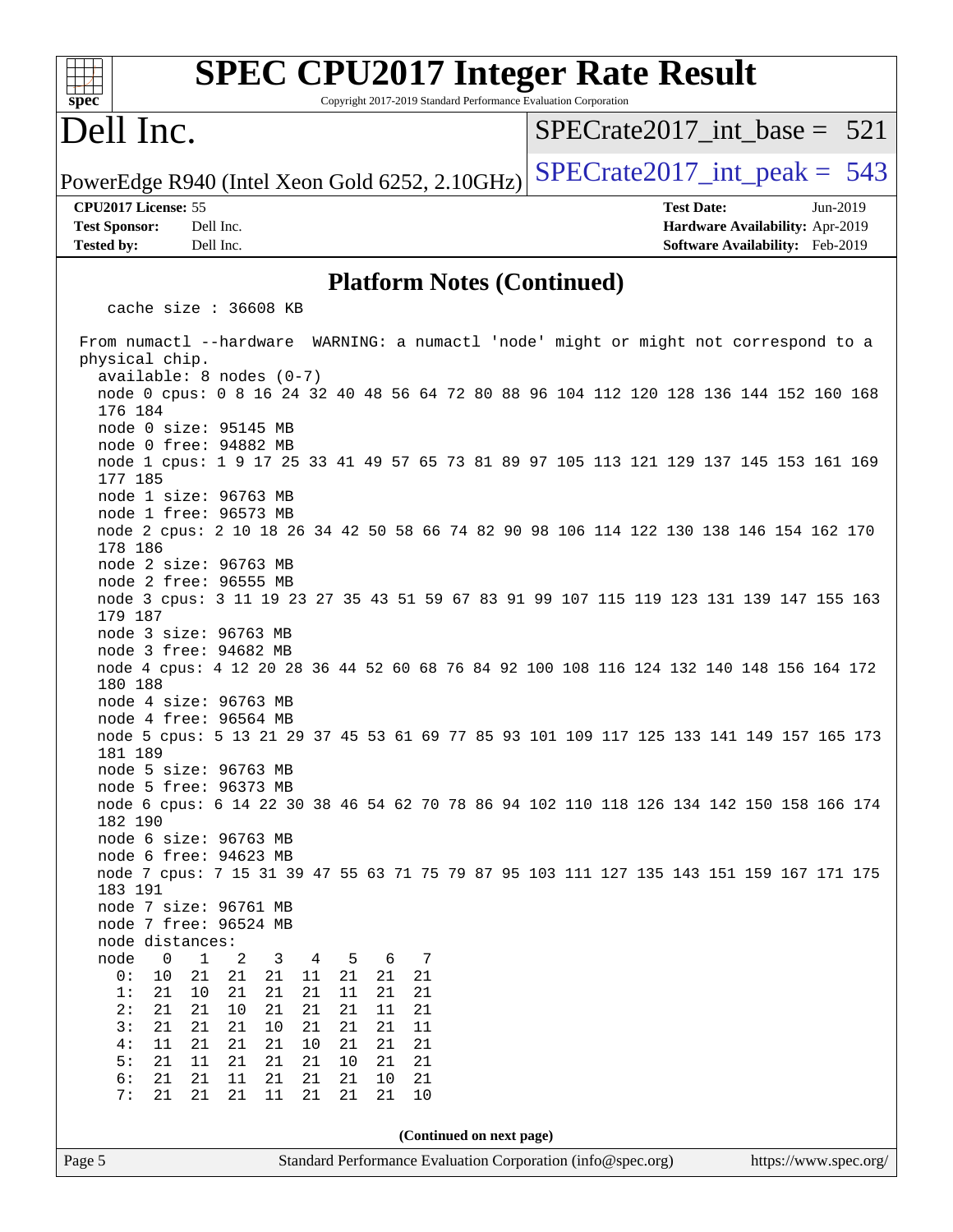| <b>SPEC CPU2017 Integer Rate Result</b><br>Copyright 2017-2019 Standard Performance Evaluation Corporation<br>spec <sup>®</sup>                                                                                                                                                                                                                                                                                                                                                                                                                |                                                                                                     |
|------------------------------------------------------------------------------------------------------------------------------------------------------------------------------------------------------------------------------------------------------------------------------------------------------------------------------------------------------------------------------------------------------------------------------------------------------------------------------------------------------------------------------------------------|-----------------------------------------------------------------------------------------------------|
| Dell Inc.                                                                                                                                                                                                                                                                                                                                                                                                                                                                                                                                      | $SPECrate2017$ int base = 521                                                                       |
| PowerEdge R940 (Intel Xeon Gold 6252, 2.10GHz)                                                                                                                                                                                                                                                                                                                                                                                                                                                                                                 | $SPECrate2017\_int\_peak = 543$                                                                     |
| CPU2017 License: 55<br>Dell Inc.<br><b>Test Sponsor:</b><br>Dell Inc.<br><b>Tested by:</b>                                                                                                                                                                                                                                                                                                                                                                                                                                                     | <b>Test Date:</b><br>Jun-2019<br>Hardware Availability: Apr-2019<br>Software Availability: Feb-2019 |
| <b>Platform Notes (Continued)</b>                                                                                                                                                                                                                                                                                                                                                                                                                                                                                                              |                                                                                                     |
| From /proc/meminfo<br>MemTotal:<br>791028572 kB<br>HugePages_Total:<br>0<br>Hugepagesize:<br>2048 kB<br>/usr/bin/lsb release -d<br>Ubuntu 18.04.2 LTS<br>From /etc/*release* /etc/*version*<br>debian_version: buster/sid<br>os-release:<br>NAME="Ubuntu"<br>VERSION="18.04.2 LTS (Bionic Beaver)"<br>ID=ubuntu<br>ID LIKE=debian<br>PRETTY_NAME="Ubuntu 18.04.2 LTS"<br>VERSION_ID="18.04"<br>HOME_URL="https://www.ubuntu.com/"<br>SUPPORT_URL="https://help.ubuntu.com/"                                                                    |                                                                                                     |
| uname $-a$ :<br>Linux intel-sut 4.15.0-45-generic #48-Ubuntu SMP Tue Jan 29 16:28:13 UTC 2019 x86_64<br>x86 64 x86 64 GNU/Linux                                                                                                                                                                                                                                                                                                                                                                                                                |                                                                                                     |
| Kernel self-reported vulnerability status:                                                                                                                                                                                                                                                                                                                                                                                                                                                                                                     |                                                                                                     |
| CVE-2017-5754 (Meltdown):<br>Not affected<br>CVE-2017-5753 (Spectre variant 1): Mitigation: __user pointer sanitization<br>CVE-2017-5715 (Spectre variant 2): Mitigation: Enhanced IBRS, IBPB                                                                                                                                                                                                                                                                                                                                                  |                                                                                                     |
| run-level 5 Jun 13 15:02                                                                                                                                                                                                                                                                                                                                                                                                                                                                                                                       |                                                                                                     |
| SPEC is set to: /home/cpu2017<br>Type Size Used Avail Use% Mounted on<br>Filesystem<br>ext4 439G<br>/dev/sda2<br>28G 389G<br>$7\frac{6}{6}$ /                                                                                                                                                                                                                                                                                                                                                                                                  |                                                                                                     |
| Additional information from dmidecode follows. WARNING: Use caution when you interpret<br>this section. The 'dmidecode' program reads system data which is "intended to allow<br>hardware to be accurately determined", but the intent may not be met, as there are<br>frequent changes to hardware, firmware, and the "DMTF SMBIOS" standard.<br>BIOS Dell Inc. 2.1.8 04/30/2019<br>Memory:<br>12x 002C069D002C 36ASF4G72PZ-2G9E2 32 GB 2 rank 2933<br>12x 00AD063200AD HMA84GR7CJR4N-WM 32 GB 2 rank 2933<br>24x Not Specified Not Specified |                                                                                                     |
|                                                                                                                                                                                                                                                                                                                                                                                                                                                                                                                                                |                                                                                                     |
| (Continued on next page)<br>Page 6<br>Standard Performance Evaluation Corporation (info@spec.org)                                                                                                                                                                                                                                                                                                                                                                                                                                              | https://www.spec.org/                                                                               |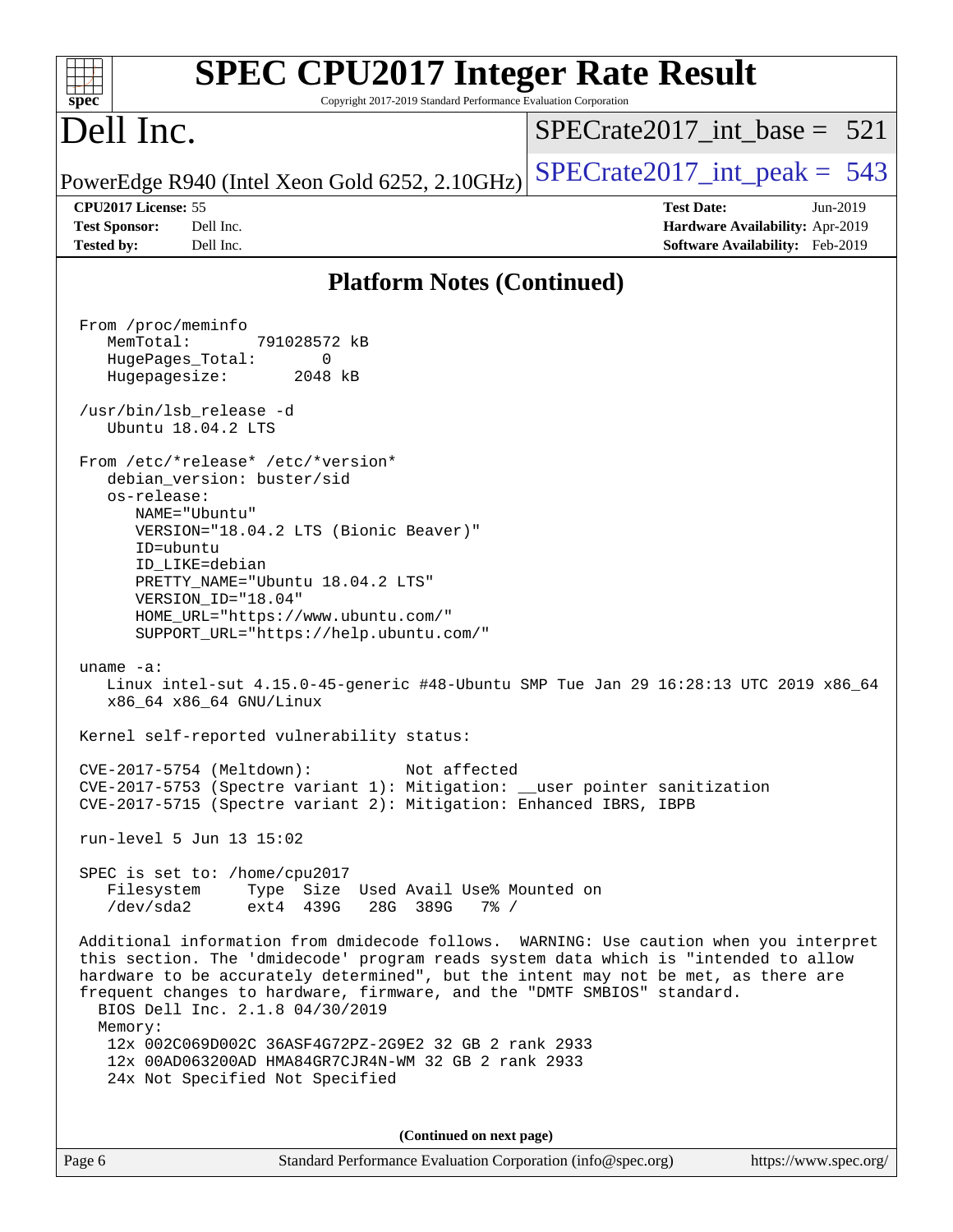| <b>SPEC CPU2017 Integer Rate Result</b><br>Copyright 2017-2019 Standard Performance Evaluation Corporation<br>spec <sup>®</sup>                                                                                    |                                                                                                     |
|--------------------------------------------------------------------------------------------------------------------------------------------------------------------------------------------------------------------|-----------------------------------------------------------------------------------------------------|
| Dell Inc.                                                                                                                                                                                                          | $SPECrate2017\_int\_base = 521$                                                                     |
| PowerEdge R940 (Intel Xeon Gold 6252, 2.10GHz)                                                                                                                                                                     | $SPECrate2017\_int\_peak = 543$                                                                     |
| CPU2017 License: 55<br>Dell Inc.<br><b>Test Sponsor:</b><br><b>Tested by:</b><br>Dell Inc.                                                                                                                         | <b>Test Date:</b><br>Jun-2019<br>Hardware Availability: Apr-2019<br>Software Availability: Feb-2019 |
| <b>Platform Notes (Continued)</b><br>(End of data from sysinfo program)                                                                                                                                            |                                                                                                     |
| <b>Compiler Version Notes</b>                                                                                                                                                                                      |                                                                                                     |
| $502. \text{gcc\_r}(\text{peak})$<br>CC.                                                                                                                                                                           |                                                                                                     |
| $Intel(R)$ C Intel(R) 64 Compiler for applications running on $IA-32$ , Version<br>19.0.1.144 Build 20181018<br>Copyright (C) 1985-2018 Intel Corporation. All rights reserved.                                    |                                                                                                     |
| 500.perlbench_r(base) 502.gcc_r(base) 505.mcf_r(base, peak)<br>CC.<br>525.x264_r(base, peak) 557.xz_r(base, peak)                                                                                                  |                                                                                                     |
| Intel(R) C Intel(R) 64 Compiler for applications running on Intel(R) 64,<br>Version 19.0.1.144 Build 20181018<br>Copyright (C) 1985-2018 Intel Corporation. All rights reserved.                                   |                                                                                                     |
| 500.perlbench_r(peak)<br>CC.                                                                                                                                                                                       |                                                                                                     |
| Intel(R) C Intel(R) 64 Compiler for applications running on Intel(R) 64,<br>Version 19.0.1.144 Build 20181018<br>Copyright (C) 1985-2018 Intel Corporation. All rights reserved.<br>______________________________ |                                                                                                     |
| $CXXC$ 523.xalancbmk $_r$ (peak)                                                                                                                                                                                   |                                                                                                     |
| Intel(R) C++ Intel(R) 64 Compiler for applications running on IA-32, Version<br>19.0.1.144 Build 20181018<br>Copyright (C) 1985-2018 Intel Corporation. All rights reserved.                                       |                                                                                                     |
| CXXC 520.omnetpp_r(base, peak) 523.xalancbmk_r(base) 531.deepsjeng_r(base,<br>peak) 541.leela_r(base, peak)                                                                                                        | ______________________________________                                                              |
| Intel(R) $C++$ Intel(R) 64 Compiler for applications running on Intel(R) 64,<br>Version 19.0.1.144 Build 20181018<br>Copyright (C) 1985-2018 Intel Corporation. All rights reserved.                               |                                                                                                     |
|                                                                                                                                                                                                                    |                                                                                                     |

Page 7 Standard Performance Evaluation Corporation [\(info@spec.org\)](mailto:info@spec.org) <https://www.spec.org/> **(Continued on next page)**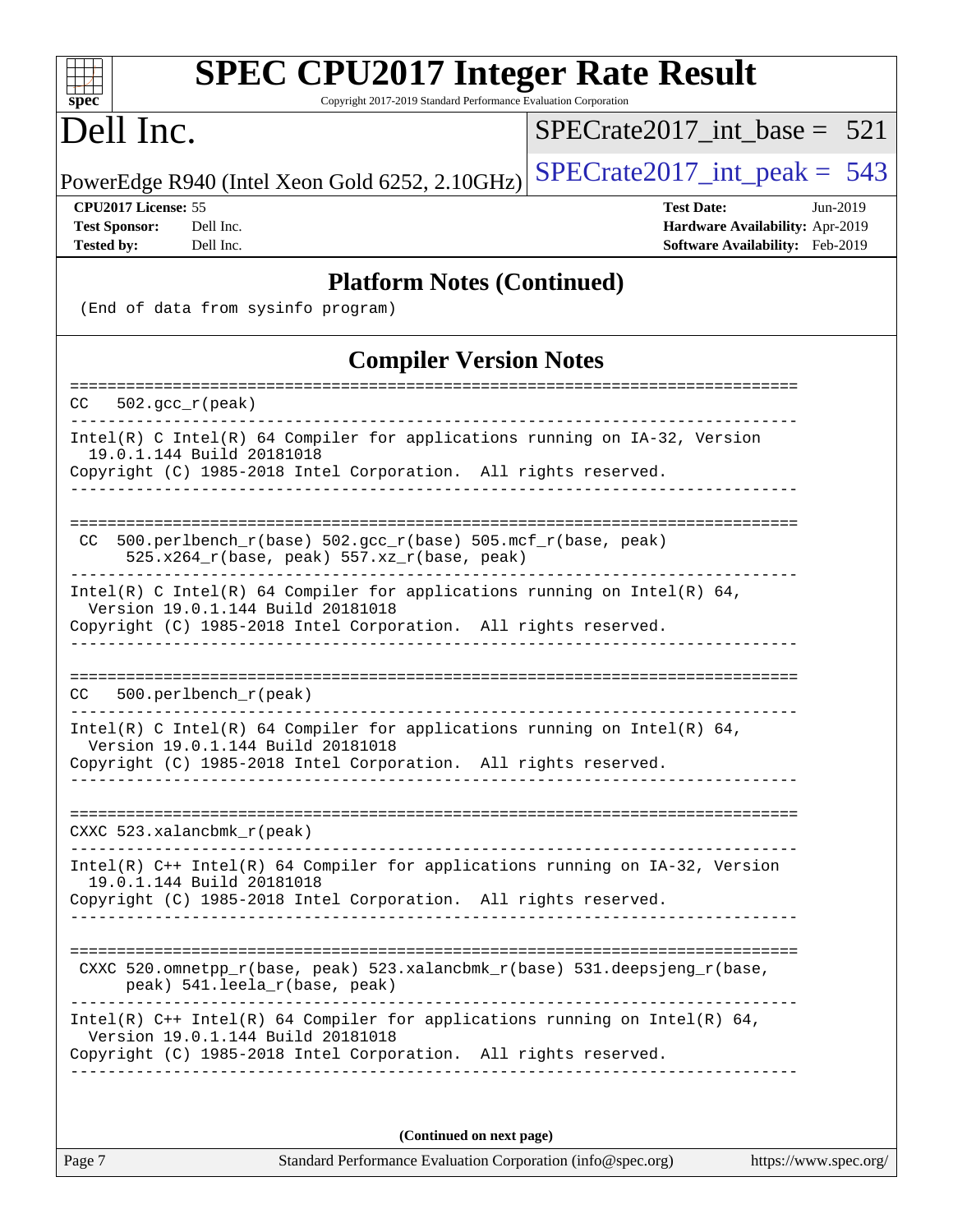

# **[SPEC CPU2017 Integer Rate Result](http://www.spec.org/auto/cpu2017/Docs/result-fields.html#SPECCPU2017IntegerRateResult)**

Copyright 2017-2019 Standard Performance Evaluation Corporation

## Dell Inc.

[SPECrate2017\\_int\\_base =](http://www.spec.org/auto/cpu2017/Docs/result-fields.html#SPECrate2017intbase) 521

PowerEdge R940 (Intel Xeon Gold 6252, 2.10GHz)  $\text{SPECrate}$  2017\_int\_peak = 543

**[CPU2017 License:](http://www.spec.org/auto/cpu2017/Docs/result-fields.html#CPU2017License)** 55 **[Test Date:](http://www.spec.org/auto/cpu2017/Docs/result-fields.html#TestDate)** Jun-2019 **[Test Sponsor:](http://www.spec.org/auto/cpu2017/Docs/result-fields.html#TestSponsor)** Dell Inc. **[Hardware Availability:](http://www.spec.org/auto/cpu2017/Docs/result-fields.html#HardwareAvailability)** Apr-2019 **[Tested by:](http://www.spec.org/auto/cpu2017/Docs/result-fields.html#Testedby)** Dell Inc. **[Software Availability:](http://www.spec.org/auto/cpu2017/Docs/result-fields.html#SoftwareAvailability)** Feb-2019

## **[Compiler Version Notes \(Continued\)](http://www.spec.org/auto/cpu2017/Docs/result-fields.html#CompilerVersionNotes)**

============================================================================== FC 548.exchange2\_r(base, peak) ------------------------------------------------------------------------------ Intel(R) Fortran Intel(R) 64 Compiler for applications running on Intel(R) 64, Version 19.0.1.144 Build 20181018 Copyright (C) 1985-2018 Intel Corporation. All rights reserved. ------------------------------------------------------------------------------

## **[Base Compiler Invocation](http://www.spec.org/auto/cpu2017/Docs/result-fields.html#BaseCompilerInvocation)**

[C benchmarks](http://www.spec.org/auto/cpu2017/Docs/result-fields.html#Cbenchmarks): [icc -m64 -std=c11](http://www.spec.org/cpu2017/results/res2019q3/cpu2017-20190624-15378.flags.html#user_CCbase_intel_icc_64bit_c11_33ee0cdaae7deeeab2a9725423ba97205ce30f63b9926c2519791662299b76a0318f32ddfffdc46587804de3178b4f9328c46fa7c2b0cd779d7a61945c91cd35)

[C++ benchmarks:](http://www.spec.org/auto/cpu2017/Docs/result-fields.html#CXXbenchmarks) [icpc -m64](http://www.spec.org/cpu2017/results/res2019q3/cpu2017-20190624-15378.flags.html#user_CXXbase_intel_icpc_64bit_4ecb2543ae3f1412ef961e0650ca070fec7b7afdcd6ed48761b84423119d1bf6bdf5cad15b44d48e7256388bc77273b966e5eb805aefd121eb22e9299b2ec9d9)

[Fortran benchmarks](http://www.spec.org/auto/cpu2017/Docs/result-fields.html#Fortranbenchmarks): [ifort -m64](http://www.spec.org/cpu2017/results/res2019q3/cpu2017-20190624-15378.flags.html#user_FCbase_intel_ifort_64bit_24f2bb282fbaeffd6157abe4f878425411749daecae9a33200eee2bee2fe76f3b89351d69a8130dd5949958ce389cf37ff59a95e7a40d588e8d3a57e0c3fd751)

## **[Base Portability Flags](http://www.spec.org/auto/cpu2017/Docs/result-fields.html#BasePortabilityFlags)**

 500.perlbench\_r: [-DSPEC\\_LP64](http://www.spec.org/cpu2017/results/res2019q3/cpu2017-20190624-15378.flags.html#b500.perlbench_r_basePORTABILITY_DSPEC_LP64) [-DSPEC\\_LINUX\\_X64](http://www.spec.org/cpu2017/results/res2019q3/cpu2017-20190624-15378.flags.html#b500.perlbench_r_baseCPORTABILITY_DSPEC_LINUX_X64) 502.gcc\_r: [-DSPEC\\_LP64](http://www.spec.org/cpu2017/results/res2019q3/cpu2017-20190624-15378.flags.html#suite_basePORTABILITY502_gcc_r_DSPEC_LP64) 505.mcf\_r: [-DSPEC\\_LP64](http://www.spec.org/cpu2017/results/res2019q3/cpu2017-20190624-15378.flags.html#suite_basePORTABILITY505_mcf_r_DSPEC_LP64) 520.omnetpp\_r: [-DSPEC\\_LP64](http://www.spec.org/cpu2017/results/res2019q3/cpu2017-20190624-15378.flags.html#suite_basePORTABILITY520_omnetpp_r_DSPEC_LP64) 523.xalancbmk\_r: [-DSPEC\\_LP64](http://www.spec.org/cpu2017/results/res2019q3/cpu2017-20190624-15378.flags.html#suite_basePORTABILITY523_xalancbmk_r_DSPEC_LP64) [-DSPEC\\_LINUX](http://www.spec.org/cpu2017/results/res2019q3/cpu2017-20190624-15378.flags.html#b523.xalancbmk_r_baseCXXPORTABILITY_DSPEC_LINUX) 525.x264\_r: [-DSPEC\\_LP64](http://www.spec.org/cpu2017/results/res2019q3/cpu2017-20190624-15378.flags.html#suite_basePORTABILITY525_x264_r_DSPEC_LP64) 531.deepsjeng\_r: [-DSPEC\\_LP64](http://www.spec.org/cpu2017/results/res2019q3/cpu2017-20190624-15378.flags.html#suite_basePORTABILITY531_deepsjeng_r_DSPEC_LP64) 541.leela\_r: [-DSPEC\\_LP64](http://www.spec.org/cpu2017/results/res2019q3/cpu2017-20190624-15378.flags.html#suite_basePORTABILITY541_leela_r_DSPEC_LP64) 548.exchange2\_r: [-DSPEC\\_LP64](http://www.spec.org/cpu2017/results/res2019q3/cpu2017-20190624-15378.flags.html#suite_basePORTABILITY548_exchange2_r_DSPEC_LP64) 557.xz\_r: [-DSPEC\\_LP64](http://www.spec.org/cpu2017/results/res2019q3/cpu2017-20190624-15378.flags.html#suite_basePORTABILITY557_xz_r_DSPEC_LP64)

## **[Base Optimization Flags](http://www.spec.org/auto/cpu2017/Docs/result-fields.html#BaseOptimizationFlags)**

### [C benchmarks](http://www.spec.org/auto/cpu2017/Docs/result-fields.html#Cbenchmarks):

```
-Wl,-z,muldefs -xCORE-AVX512 -ipo -O3 -no-prec-div
-qopt-mem-layout-trans=4
-L/usr/local/IntelCompiler19/compilers_and_libraries_2019.1.144/linux/compiler/lib/intel64
-lqkmalloc
```
**(Continued on next page)**

Page 8 Standard Performance Evaluation Corporation [\(info@spec.org\)](mailto:info@spec.org) <https://www.spec.org/>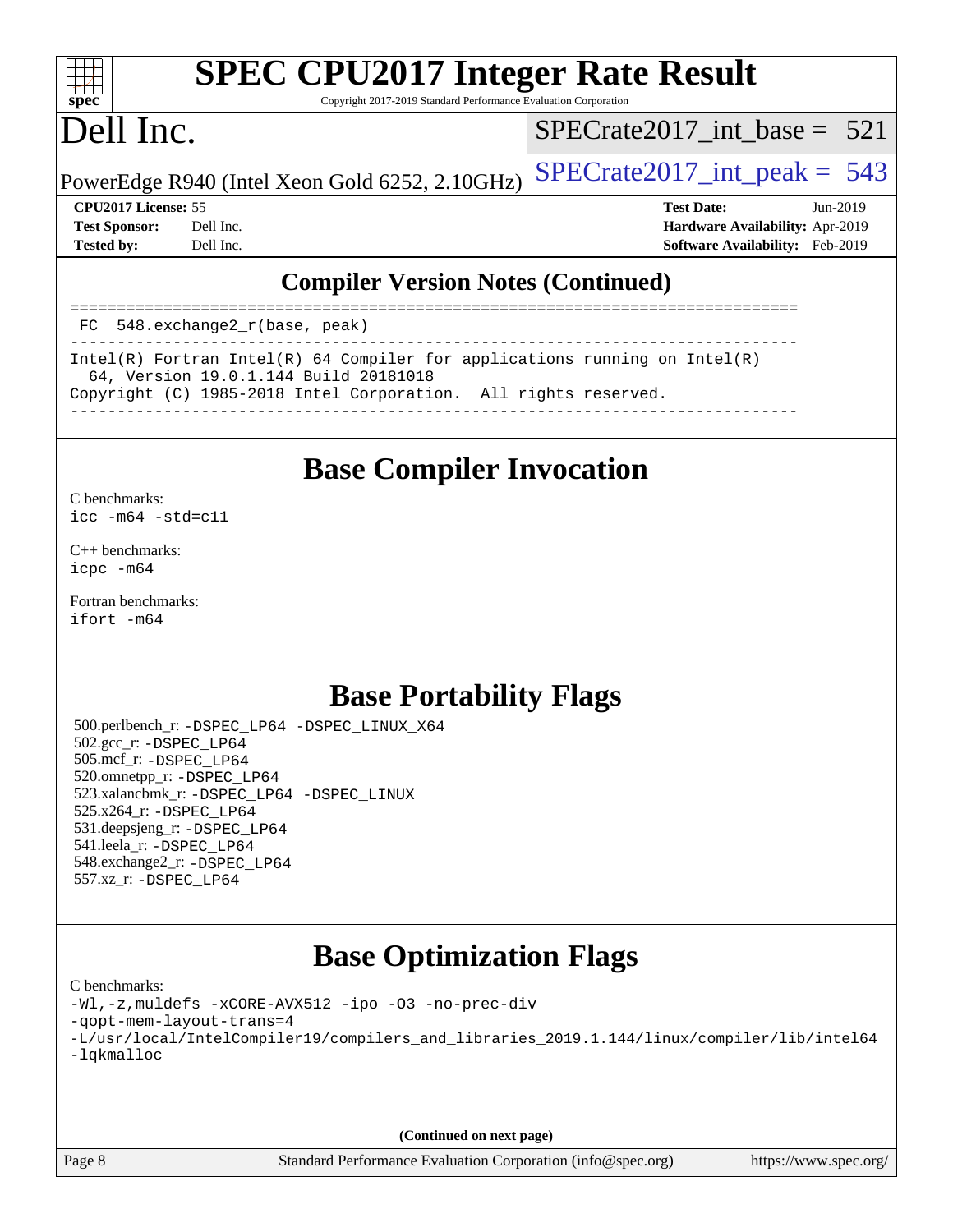

# **[SPEC CPU2017 Integer Rate Result](http://www.spec.org/auto/cpu2017/Docs/result-fields.html#SPECCPU2017IntegerRateResult)**

Copyright 2017-2019 Standard Performance Evaluation Corporation

## Dell Inc.

[SPECrate2017\\_int\\_base =](http://www.spec.org/auto/cpu2017/Docs/result-fields.html#SPECrate2017intbase) 521

PowerEdge R940 (Intel Xeon Gold 6252, 2.10GHz)  $\text{SPECrate}2017\_int\_peak = 543$ 

**[Tested by:](http://www.spec.org/auto/cpu2017/Docs/result-fields.html#Testedby)** Dell Inc. **[Software Availability:](http://www.spec.org/auto/cpu2017/Docs/result-fields.html#SoftwareAvailability)** Feb-2019

**[CPU2017 License:](http://www.spec.org/auto/cpu2017/Docs/result-fields.html#CPU2017License)** 55 **[Test Date:](http://www.spec.org/auto/cpu2017/Docs/result-fields.html#TestDate)** Jun-2019 **[Test Sponsor:](http://www.spec.org/auto/cpu2017/Docs/result-fields.html#TestSponsor)** Dell Inc. **[Hardware Availability:](http://www.spec.org/auto/cpu2017/Docs/result-fields.html#HardwareAvailability)** Apr-2019

## **[Base Optimization Flags \(Continued\)](http://www.spec.org/auto/cpu2017/Docs/result-fields.html#BaseOptimizationFlags)**

### [C++ benchmarks:](http://www.spec.org/auto/cpu2017/Docs/result-fields.html#CXXbenchmarks)

[-Wl,-z,muldefs](http://www.spec.org/cpu2017/results/res2019q3/cpu2017-20190624-15378.flags.html#user_CXXbase_link_force_multiple1_b4cbdb97b34bdee9ceefcfe54f4c8ea74255f0b02a4b23e853cdb0e18eb4525ac79b5a88067c842dd0ee6996c24547a27a4b99331201badda8798ef8a743f577) [-xCORE-AVX512](http://www.spec.org/cpu2017/results/res2019q3/cpu2017-20190624-15378.flags.html#user_CXXbase_f-xCORE-AVX512) [-ipo](http://www.spec.org/cpu2017/results/res2019q3/cpu2017-20190624-15378.flags.html#user_CXXbase_f-ipo) [-O3](http://www.spec.org/cpu2017/results/res2019q3/cpu2017-20190624-15378.flags.html#user_CXXbase_f-O3) [-no-prec-div](http://www.spec.org/cpu2017/results/res2019q3/cpu2017-20190624-15378.flags.html#user_CXXbase_f-no-prec-div) [-qopt-mem-layout-trans=4](http://www.spec.org/cpu2017/results/res2019q3/cpu2017-20190624-15378.flags.html#user_CXXbase_f-qopt-mem-layout-trans_fa39e755916c150a61361b7846f310bcdf6f04e385ef281cadf3647acec3f0ae266d1a1d22d972a7087a248fd4e6ca390a3634700869573d231a252c784941a8) [-L/usr/local/IntelCompiler19/compilers\\_and\\_libraries\\_2019.1.144/linux/compiler/lib/intel64](http://www.spec.org/cpu2017/results/res2019q3/cpu2017-20190624-15378.flags.html#user_CXXbase_qkmalloc_link_f25da0aa8cf9bced0533715046f0c2fbfb1a7191e3e496916672e09b4c388a884c4c7e4862cb529343da2264b43416df65c99fd1ddbf5dd13ae6d3130cf47881) [-lqkmalloc](http://www.spec.org/cpu2017/results/res2019q3/cpu2017-20190624-15378.flags.html#user_CXXbase_qkmalloc_link_lib_79a818439969f771c6bc311cfd333c00fc099dad35c030f5aab9dda831713d2015205805422f83de8875488a2991c0a156aaa600e1f9138f8fc37004abc96dc5)

### [Fortran benchmarks:](http://www.spec.org/auto/cpu2017/Docs/result-fields.html#Fortranbenchmarks)

[-Wl,-z,muldefs](http://www.spec.org/cpu2017/results/res2019q3/cpu2017-20190624-15378.flags.html#user_FCbase_link_force_multiple1_b4cbdb97b34bdee9ceefcfe54f4c8ea74255f0b02a4b23e853cdb0e18eb4525ac79b5a88067c842dd0ee6996c24547a27a4b99331201badda8798ef8a743f577) [-xCORE-AVX512](http://www.spec.org/cpu2017/results/res2019q3/cpu2017-20190624-15378.flags.html#user_FCbase_f-xCORE-AVX512) [-ipo](http://www.spec.org/cpu2017/results/res2019q3/cpu2017-20190624-15378.flags.html#user_FCbase_f-ipo) [-O3](http://www.spec.org/cpu2017/results/res2019q3/cpu2017-20190624-15378.flags.html#user_FCbase_f-O3) [-no-prec-div](http://www.spec.org/cpu2017/results/res2019q3/cpu2017-20190624-15378.flags.html#user_FCbase_f-no-prec-div)

[-qopt-mem-layout-trans=4](http://www.spec.org/cpu2017/results/res2019q3/cpu2017-20190624-15378.flags.html#user_FCbase_f-qopt-mem-layout-trans_fa39e755916c150a61361b7846f310bcdf6f04e385ef281cadf3647acec3f0ae266d1a1d22d972a7087a248fd4e6ca390a3634700869573d231a252c784941a8) [-nostandard-realloc-lhs](http://www.spec.org/cpu2017/results/res2019q3/cpu2017-20190624-15378.flags.html#user_FCbase_f_2003_std_realloc_82b4557e90729c0f113870c07e44d33d6f5a304b4f63d4c15d2d0f1fab99f5daaed73bdb9275d9ae411527f28b936061aa8b9c8f2d63842963b95c9dd6426b8a) [-align array32byte](http://www.spec.org/cpu2017/results/res2019q3/cpu2017-20190624-15378.flags.html#user_FCbase_align_array32byte_b982fe038af199962ba9a80c053b8342c548c85b40b8e86eb3cc33dee0d7986a4af373ac2d51c3f7cf710a18d62fdce2948f201cd044323541f22fc0fffc51b6)

[-L/usr/local/IntelCompiler19/compilers\\_and\\_libraries\\_2019.1.144/linux/compiler/lib/intel64](http://www.spec.org/cpu2017/results/res2019q3/cpu2017-20190624-15378.flags.html#user_FCbase_qkmalloc_link_f25da0aa8cf9bced0533715046f0c2fbfb1a7191e3e496916672e09b4c388a884c4c7e4862cb529343da2264b43416df65c99fd1ddbf5dd13ae6d3130cf47881) [-lqkmalloc](http://www.spec.org/cpu2017/results/res2019q3/cpu2017-20190624-15378.flags.html#user_FCbase_qkmalloc_link_lib_79a818439969f771c6bc311cfd333c00fc099dad35c030f5aab9dda831713d2015205805422f83de8875488a2991c0a156aaa600e1f9138f8fc37004abc96dc5)

## **[Peak Compiler Invocation](http://www.spec.org/auto/cpu2017/Docs/result-fields.html#PeakCompilerInvocation)**

#### [C benchmarks \(except as noted below\)](http://www.spec.org/auto/cpu2017/Docs/result-fields.html#Cbenchmarksexceptasnotedbelow): [icc -m64 -std=c11](http://www.spec.org/cpu2017/results/res2019q3/cpu2017-20190624-15378.flags.html#user_CCpeak_intel_icc_64bit_c11_33ee0cdaae7deeeab2a9725423ba97205ce30f63b9926c2519791662299b76a0318f32ddfffdc46587804de3178b4f9328c46fa7c2b0cd779d7a61945c91cd35)

502.gcc\_r: [icc -m32 -std=c11 -L/usr/local/IntelCompiler19/compilers\\_and\\_libraries\\_2019.1.144/linux/compiler/lib/ia32\\_lin](http://www.spec.org/cpu2017/results/res2019q3/cpu2017-20190624-15378.flags.html#user_peakCCLD502_gcc_r_intel_icc_40453ff6bf9521e1d4c2d3e2fb99253a88fa516366d57fe908127cec2d2803e1a519020f7199618d366f5331d17d60a40bdca38a56a807895183dcecb671b0e5)

[C++ benchmarks \(except as noted below\)](http://www.spec.org/auto/cpu2017/Docs/result-fields.html#CXXbenchmarksexceptasnotedbelow): [icpc -m64](http://www.spec.org/cpu2017/results/res2019q3/cpu2017-20190624-15378.flags.html#user_CXXpeak_intel_icpc_64bit_4ecb2543ae3f1412ef961e0650ca070fec7b7afdcd6ed48761b84423119d1bf6bdf5cad15b44d48e7256388bc77273b966e5eb805aefd121eb22e9299b2ec9d9)

523.xalancbmk\_r: [icpc -m32 -L/usr/local/IntelCompiler19/compilers\\_and\\_libraries\\_2019.1.144/linux/compiler/lib/ia32\\_lin](http://www.spec.org/cpu2017/results/res2019q3/cpu2017-20190624-15378.flags.html#user_peakCXXLD523_xalancbmk_r_intel_icpc_da1545662a59c569b62a27824af614167f9a0289efc0155d279b219af3bd2ccb3c10a77eb36bcb264d681e48d9166bbcec9d21ef2c85e5a63a687a8887ddded7)

#### [Fortran benchmarks](http://www.spec.org/auto/cpu2017/Docs/result-fields.html#Fortranbenchmarks): [ifort -m64](http://www.spec.org/cpu2017/results/res2019q3/cpu2017-20190624-15378.flags.html#user_FCpeak_intel_ifort_64bit_24f2bb282fbaeffd6157abe4f878425411749daecae9a33200eee2bee2fe76f3b89351d69a8130dd5949958ce389cf37ff59a95e7a40d588e8d3a57e0c3fd751)

## **[Peak Portability Flags](http://www.spec.org/auto/cpu2017/Docs/result-fields.html#PeakPortabilityFlags)**

 500.perlbench\_r: [-DSPEC\\_LP64](http://www.spec.org/cpu2017/results/res2019q3/cpu2017-20190624-15378.flags.html#b500.perlbench_r_peakPORTABILITY_DSPEC_LP64) [-DSPEC\\_LINUX\\_X64](http://www.spec.org/cpu2017/results/res2019q3/cpu2017-20190624-15378.flags.html#b500.perlbench_r_peakCPORTABILITY_DSPEC_LINUX_X64) 502.gcc\_r: [-D\\_FILE\\_OFFSET\\_BITS=64](http://www.spec.org/cpu2017/results/res2019q3/cpu2017-20190624-15378.flags.html#user_peakPORTABILITY502_gcc_r_file_offset_bits_64_5ae949a99b284ddf4e95728d47cb0843d81b2eb0e18bdfe74bbf0f61d0b064f4bda2f10ea5eb90e1dcab0e84dbc592acfc5018bc955c18609f94ddb8d550002c) 505.mcf\_r: [-DSPEC\\_LP64](http://www.spec.org/cpu2017/results/res2019q3/cpu2017-20190624-15378.flags.html#suite_peakPORTABILITY505_mcf_r_DSPEC_LP64) 520.omnetpp\_r: [-DSPEC\\_LP64](http://www.spec.org/cpu2017/results/res2019q3/cpu2017-20190624-15378.flags.html#suite_peakPORTABILITY520_omnetpp_r_DSPEC_LP64) 523.xalancbmk\_r: [-D\\_FILE\\_OFFSET\\_BITS=64](http://www.spec.org/cpu2017/results/res2019q3/cpu2017-20190624-15378.flags.html#user_peakPORTABILITY523_xalancbmk_r_file_offset_bits_64_5ae949a99b284ddf4e95728d47cb0843d81b2eb0e18bdfe74bbf0f61d0b064f4bda2f10ea5eb90e1dcab0e84dbc592acfc5018bc955c18609f94ddb8d550002c) [-DSPEC\\_LINUX](http://www.spec.org/cpu2017/results/res2019q3/cpu2017-20190624-15378.flags.html#b523.xalancbmk_r_peakCXXPORTABILITY_DSPEC_LINUX) 525.x264\_r: [-DSPEC\\_LP64](http://www.spec.org/cpu2017/results/res2019q3/cpu2017-20190624-15378.flags.html#suite_peakPORTABILITY525_x264_r_DSPEC_LP64) 531.deepsjeng\_r: [-DSPEC\\_LP64](http://www.spec.org/cpu2017/results/res2019q3/cpu2017-20190624-15378.flags.html#suite_peakPORTABILITY531_deepsjeng_r_DSPEC_LP64) 541.leela\_r: [-DSPEC\\_LP64](http://www.spec.org/cpu2017/results/res2019q3/cpu2017-20190624-15378.flags.html#suite_peakPORTABILITY541_leela_r_DSPEC_LP64) 548.exchange2\_r: [-DSPEC\\_LP64](http://www.spec.org/cpu2017/results/res2019q3/cpu2017-20190624-15378.flags.html#suite_peakPORTABILITY548_exchange2_r_DSPEC_LP64) 557.xz\_r: [-DSPEC\\_LP64](http://www.spec.org/cpu2017/results/res2019q3/cpu2017-20190624-15378.flags.html#suite_peakPORTABILITY557_xz_r_DSPEC_LP64)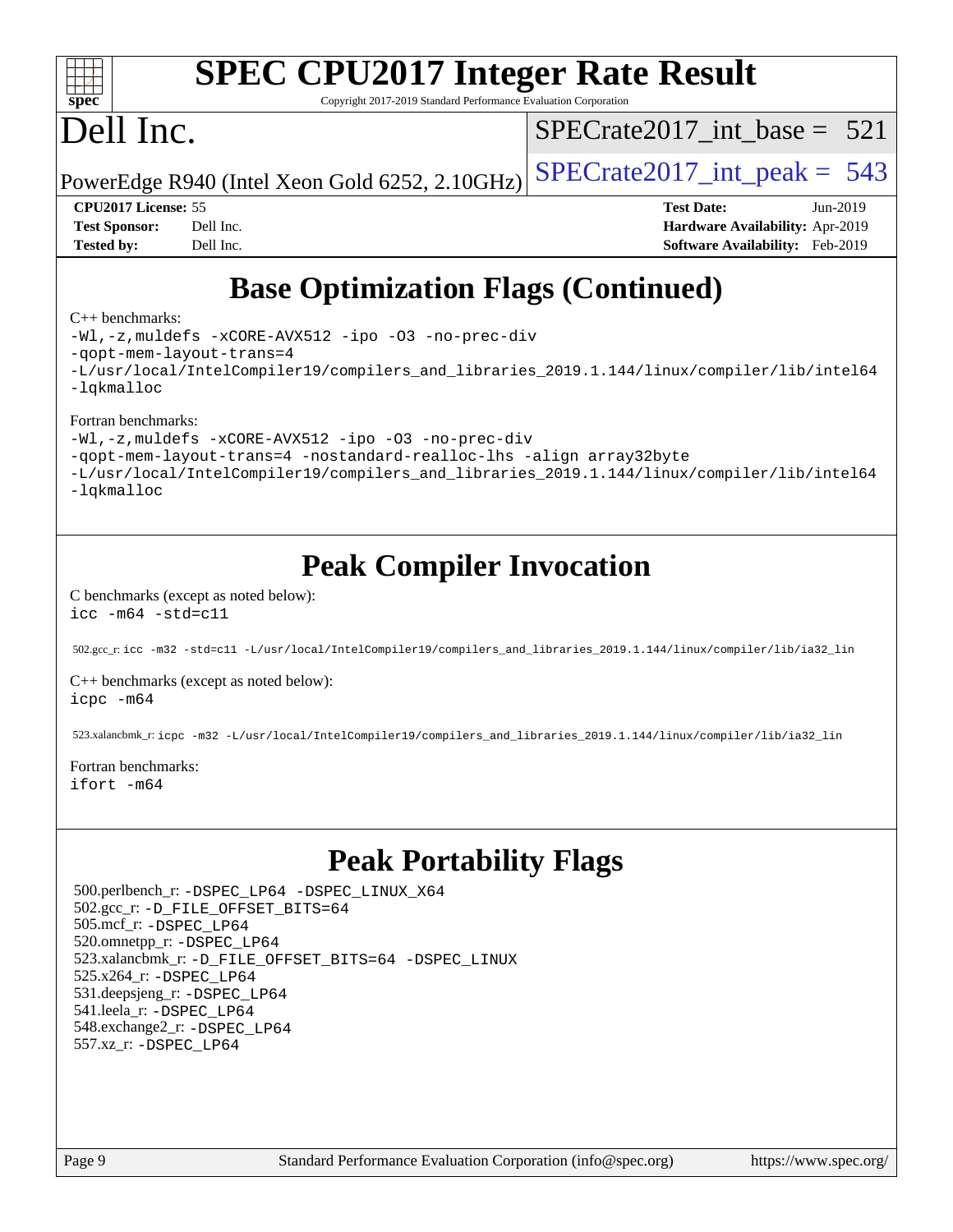| <b>SPEC CPU2017 Integer Rate Result</b><br>spec <sup>®</sup><br>Copyright 2017-2019 Standard Performance Evaluation Corporation                                                                                                                                           |                                                                                                     |
|---------------------------------------------------------------------------------------------------------------------------------------------------------------------------------------------------------------------------------------------------------------------------|-----------------------------------------------------------------------------------------------------|
| Dell Inc.                                                                                                                                                                                                                                                                 | $SPECrate2017$ int base = 521                                                                       |
| PowerEdge R940 (Intel Xeon Gold 6252, 2.10GHz)                                                                                                                                                                                                                            | $SPECrate2017\_int\_peak = 543$                                                                     |
| CPU2017 License: 55<br>Dell Inc.<br><b>Test Sponsor:</b><br><b>Tested by:</b><br>Dell Inc.                                                                                                                                                                                | <b>Test Date:</b><br>Jun-2019<br>Hardware Availability: Apr-2019<br>Software Availability: Feb-2019 |
| <b>Peak Optimization Flags</b>                                                                                                                                                                                                                                            |                                                                                                     |
| C benchmarks:                                                                                                                                                                                                                                                             |                                                                                                     |
| 500.perlbench_r: -Wl, -z, muldefs -prof-gen(pass 1) -prof-use(pass 2) -ipo<br>-xCORE-AVX512 -03 -no-prec-div -qopt-mem-layout-trans=4<br>-fno-strict-overflow<br>-L/usr/local/IntelCompiler19/compilers_and_libraries_2019.1.144/linux/compiler/lib/intel64<br>-lqkmalloc |                                                                                                     |
| $502.\text{sec\_r: } -W1$ , $-z$ , muldefs $-prof-gen(pass 1)$ $-prof-use(pass 2)$ $-ipo$<br>-xCORE-AVX512 -03 -no-prec-div -qopt-mem-layout-trans=4<br>-L/usr/local/je5.0.1-32/lib -ljemalloc                                                                            |                                                                                                     |
| 505.mcf_r:-Wl,-z,muldefs -xCORE-AVX512 -ipo -03 -no-prec-div<br>-qopt-mem-layout-trans=4<br>-L/usr/local/IntelCompiler19/compilers_and_libraries_2019.1.144/linux/compiler/lib/intel64<br>-lqkmalloc                                                                      |                                                                                                     |
| 525.x264_r: -Wl, -z, muldefs -xCORE-AVX512 -ipo -03 -no-prec-div<br>-qopt-mem-layout-trans=4 -fno-alias<br>-L/usr/local/IntelCompiler19/compilers_and_libraries_2019.1.144/linux/compiler/lib/intel64<br>-lqkmalloc                                                       |                                                                                                     |
| 557.xz_r: Same as 505.mcf r                                                                                                                                                                                                                                               |                                                                                                     |
| $C++$ benchmarks:                                                                                                                                                                                                                                                         |                                                                                                     |
| $520.0$ mnetpp_r: -Wl, -z, muldefs -xCORE-AVX512 -ipo -O3 -no-prec-div<br>-gopt-mem-layout-trans=4<br>-L/usr/local/IntelCompiler19/compilers_and_libraries_2019.1.144/linux/compiler/lib/intel64<br>$-lq$ kmalloc                                                         |                                                                                                     |
| 523.xalancbmk_r:-Wl,-z,muldefs -prof-gen(pass 1) -prof-use(pass 2) -ipo<br>-xCORE-AVX512 -03 -no-prec-div -qopt-mem-layout-trans=4<br>-L/usr/local/je5.0.1-32/lib -ljemalloc                                                                                              |                                                                                                     |
| 531.deepsjeng_r: Same as 520.omnetpp_r                                                                                                                                                                                                                                    |                                                                                                     |
| 541.leela_r: Same as 520.omnetpp_r                                                                                                                                                                                                                                        |                                                                                                     |
| Fortran benchmarks:<br>-Wl,-z, muldefs -xCORE-AVX512 -ipo -03 -no-prec-div<br>-qopt-mem-layout-trans=4 -nostandard-realloc-lhs -align array32byte<br>-L/usr/local/IntelCompiler19/compilers_and_libraries_2019.1.144/linux/compiler/lib/intel64<br>-lqkmalloc             |                                                                                                     |
|                                                                                                                                                                                                                                                                           |                                                                                                     |